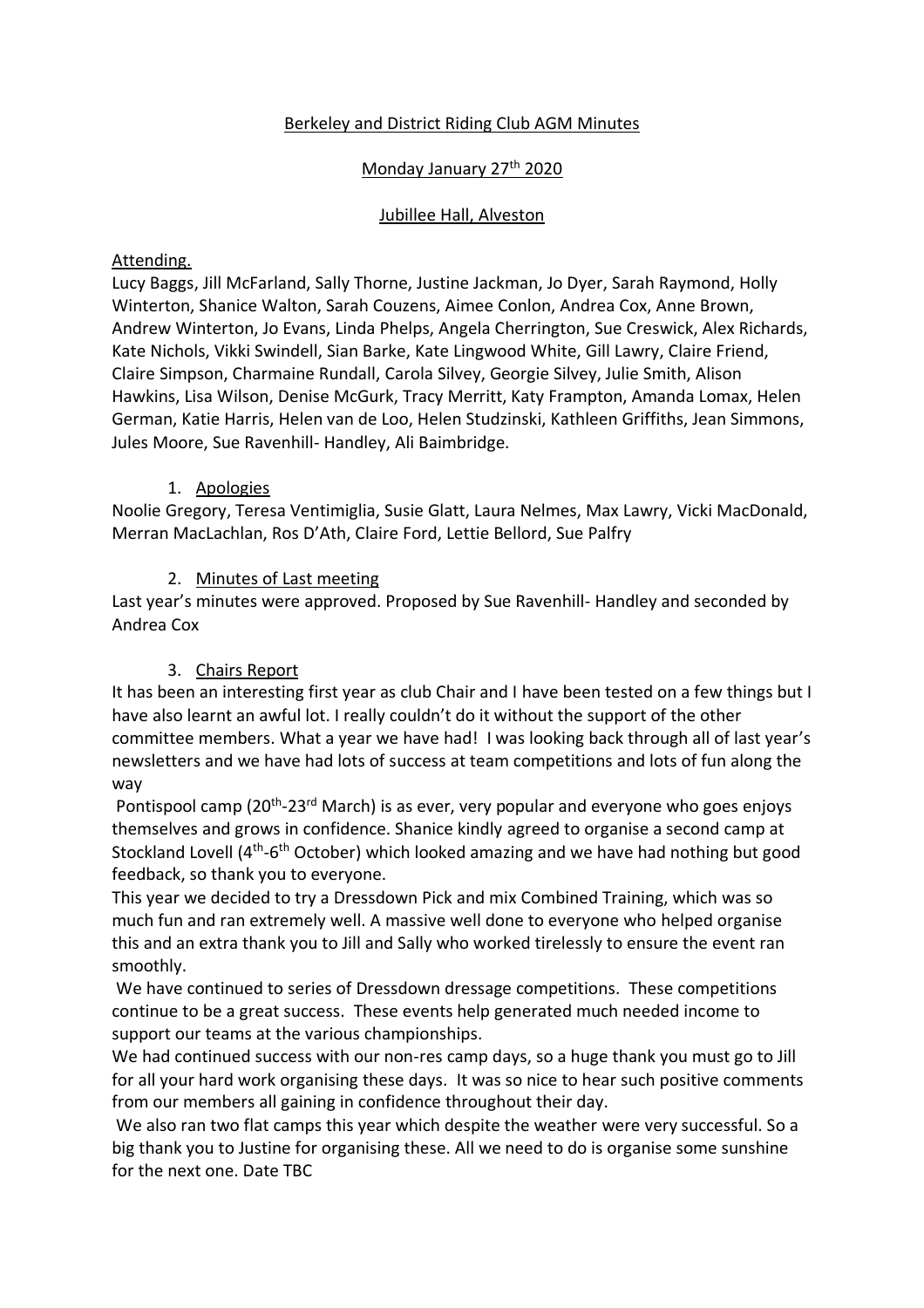If anyone has any ideas for events we can run in 2020, please do let us know! We want to ensure that we run events/socials that our members want and will attend.

Please remember to let Shanice know when you have completed your hours, family members or friends can complete these on your behalf.

We must as a committee and club also thank Angela Cherrington for continuing to look after the Area 9 Flu/Vac database – this is a really important job as this ensures that all clubs entering teams have got all their horses flu/tet records up to date.

I am really looking forward to seeing all our members develop and gain in confidence throughout the coming 12 months. Keep up the good work and here is to a fab 2020!

# 4. Treasurers Report

The Report displayed shows we are down over the year by -£473. However just yesterday the Auditor spotted a mistake (two 2018 cheques, £363, which cleared in 2019 and shouldn't have been included in the carry forward balance). So the actual figure was -£110. When the Auditor has accepted the changes a new Report will be produced and sent out to members.

Other detail of the Report should be accurate. The top section shows total income/expenditure broken down into categories for the whole of 2019. Affiliation fees are up because they are based on 2018 membership (171) and have increased from £12.50 per head to £15.

Bottom section is a breakdown of actual event balances compared with 2018. Rally profit is taken from a separate spreadsheet which I compile when Rally Organisers send me their forms and I pay Instructors and Venues.

Admin expenses were up this year as we have had a website re-design, bought club flag, saddlecloth badges etc.

Several good fund-raising events were held but we do need to keep on top of this in 2020 to cover the increase paid to BRC and to send our teams to Area and National competitions. Jean Simmons asked whether we pay the same affiliation cost per head for non-riders who pay £15 to join BDRC. This is the case and is something the Committee will have to consider when setting future joining fees.

The Accounts could not be Proposed and Seconded until correct Report is produced and distributed.

# 5. Team Reports

Horse Trials- Jo Dyer

The competition was in June at West Wilts. The 80 Team was 7<sup>th</sup> and consisted of Sarah Raymond, Sian Coles and Kathleen Griffiths. Sarah was 3<sup>rd</sup>, Sian completed well and Kathleen came just out of the top 10. Unfortunately Noolie Gregory who was supposed to be competing in the 90 had vehicle problems and was unable to compete. Sue Excel competed as an individual in the 100 and was 2<sup>nd</sup>

Arena Eventing – Sarah Raymond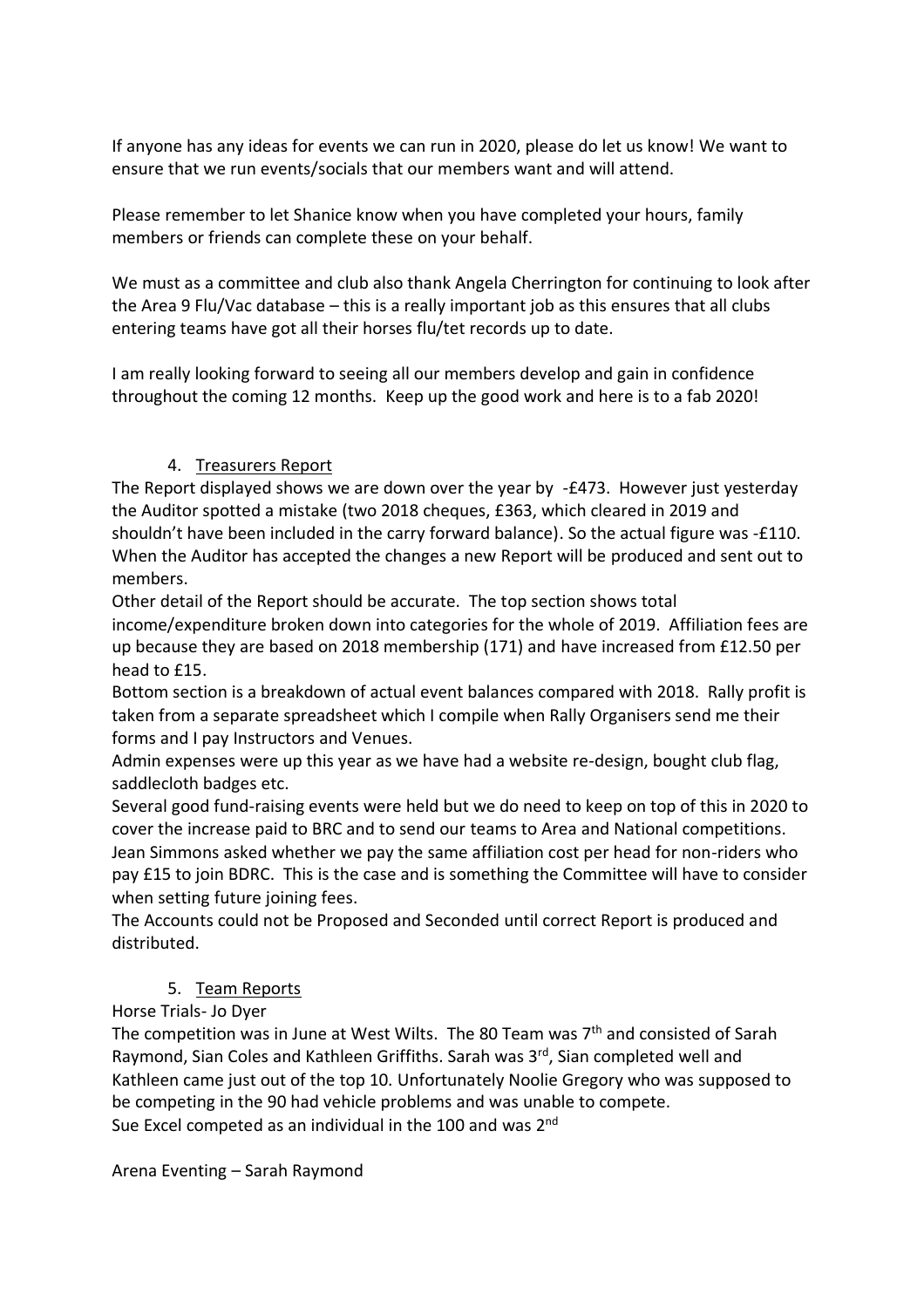The weather was horrendous for this competition. We fielded a 70, 80 and 90 team. The 70 team was Lettie Bellord, Helen German and Kathleen Griffiths. Unfortunately they didn't get placed.

The 80 team was Jill McFarland, Ali Baimbridge, Sarah Ferris and Max Lawry. The team were overall 3<sup>rd</sup> with Max doing a lovely clear. Jill hit the last fence but would have been the only rider inside the time.

The 90 team was Andrew Winterton, Sian Barke (who had moved up from being in the 70 team due to her horse being over qualified), Laura Nelmes and Sarah Raymond. The team won and had individual  $1^{st}$  and  $6^{th}$  and qualified for the Championships on March  $15^{th}$  at Aston le Walls.

Show Jumping- Jo Dyer

Susie Glatt is the Team Manager and sent in the following report.

"Sorry I couldn't make it to the AGM this evening but Jo has very graciously offered to read out my annual report.

It has been an education for me being sj team manager for the twice yearly qualifiers – As well as learning the rudiments of the competition, I've also learnt that Jo Dyer is excellent at flushing out riders when numbers are down & it would be remiss not to say a special thankyou to her for the tireless energy & help she gave me with the summer competition which was held at Rectory Farm in July. We managed to raise 3 teams, 80, 90 & 100, which at one stage seemed like an impossible dream!

We didn't manage any team glory on the day: it was a very big turn out & competition was high.

Team 80, despite some good rounds weren't quite fast enough to bring home ribbons. Jill McFarland & Basil however, managed an individual 6<sup>th</sup> so well done Jill!

Team 90 & Team 100 were a rider down (ironically after all her hard work, Jo was too ill to ride on the day!).

Team 90 nevertheless, managed to come 5<sup>th</sup> despite the handicap.

Team 100 had a disqualification which didn't leave enough riders to continue. Andrew Winterton & Choco, however, did get an impressive individual 2<sup>nd</sup>!

On to the winter competition  $\cdots$  (this has now been split into 2 events, with the 90 – 110 on 22<sup>nd</sup> March at Levland Court).

We entered a team in both the 70 & 80, all of whom braved the perishing cold & early start to compete & despite some decent rounds by both, we also had a few mistakes & refusals which resulted in both ultimately, being eliminated.

Despite the lack of rosettes, everyone enjoyed competing within their team taking the opportunity to get to know other members &/or catch up with friends. What's not to like! So…if anyone would like to sign up for the 90, 100 or 110, I shall be sending out an email in mid February but do feel free to express interest earlier.

Dressage- Justine Jackman

First competition was in February when it was cold and foggy. There were no team placings but individually Sarah Raymond was 6<sup>th</sup> and Sue Ravenhill- Handley 7<sup>th</sup>

Next was the Dressage to Music with Claire Simpson representing the club and getting a fabulous 3rd place with over 71%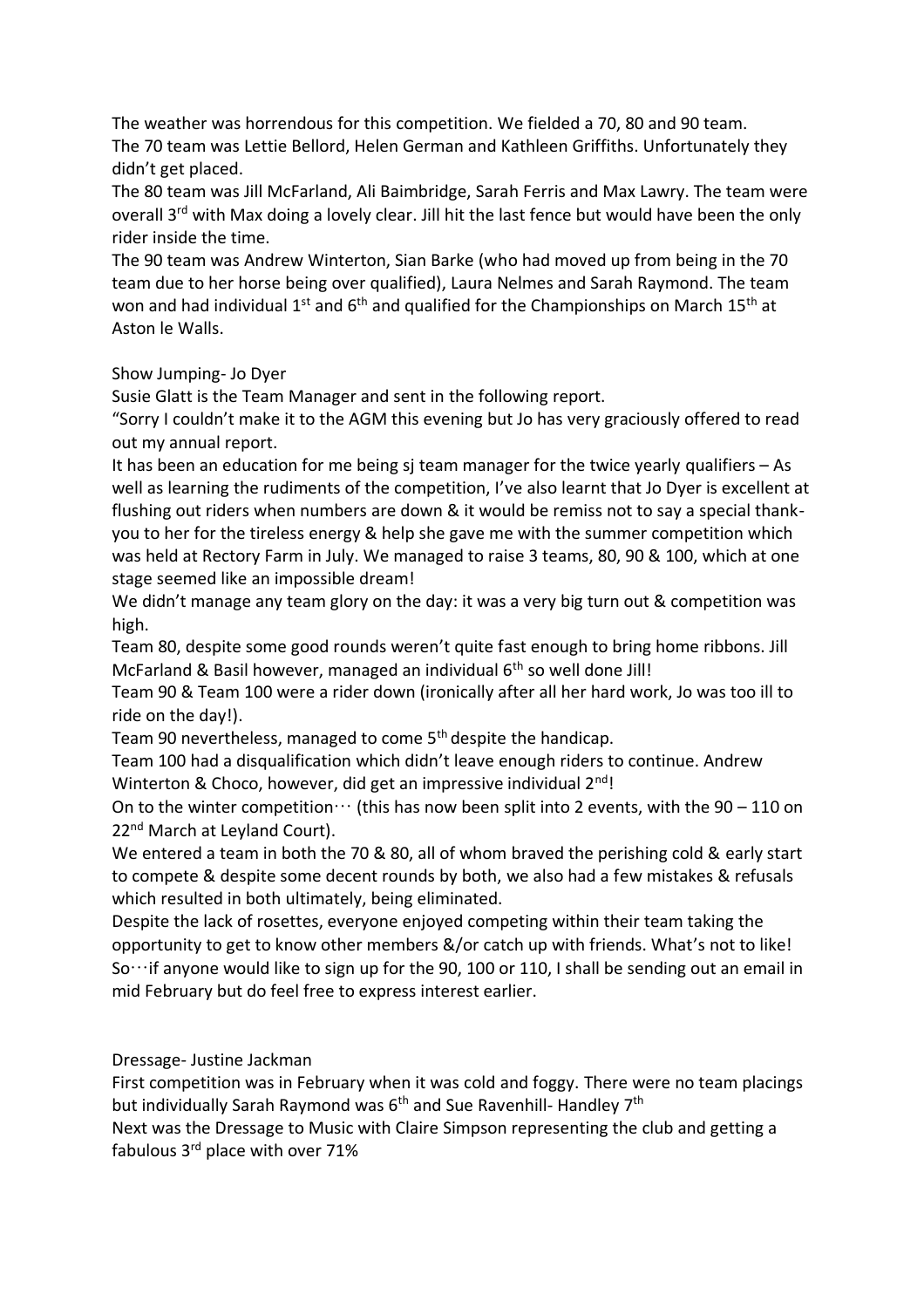Then there was the Summer dressage on grass at Rabson where Vicki Stacy won her section and the Team which included Gail Wilson, Sian Barke and Kathleen Griffiths came a creditable 4<sup>th</sup>.

In November there was the Winter dressage at West Wilts. Unfortunately West Wilts was a very busy venue as there was a separate SJ competition going on that day. However our team of Berkeley Buns did an amazing job and won! The team was Lucy Woolams- 2<sup>nd</sup>, Gill Lawry, 1<sup>st</sup> and Gail Wilson. Sarah Raymond also won her section, Georgie Silvey was individual 2<sup>nd</sup>. Sian Barke was 4<sup>th</sup>, Sally Thorne- 4<sup>th,</sup> and Jules Moore 8<sup>th</sup>.

The next competition is approaching soon and we have got lots of interest but entries are going to be limited due to daylight hours.

### Combined Training- Jo Dyer

Laura Nelmes is the Team Manager but was unable to attend

This competition was held in January 2019 so over a year ago. All did well with lots of good tests and rounds but unfortunately there was an error with the scoring so the results were never finalized. However Andrew Winterton with Bally was given a wildcard to the Championships for his good performance. He got a 32 dressage and clear Sj for overall 8<sup>th</sup>.

## Arena Eventing – Jo Dyer

The 100 team of Jo Dyer, Toni Young, Andrew Winterton and Claire Moreton won the 2018 Areas and qualified for the finals. Andrew was unable to go so Shanice took his place at Aston- le -walls. It was a v cold wintry day and Claire Moreton's mother Helen kindly took Jo, Toni and Claire up in her lorry. All jumped clear but Claire, Toni and Jo were too fast and incurred time penalties. However Shanice did brilliantly and came 3<sup>rd</sup>.

# 6. Election of the Committee

All members are happy to stand again. Sarah has taken over from Holly doing rallies but Holly is happy to stay on the Committee. Jean Simmonds and Sue Cressick proposed and seconded the Committee's re- election.

# 7. Membership- Shanice Walton

There were 127 members last year and there are already 105 this year. Shanice reminded people that there are still some members who are not doing their hours. Hours do not necessarily have to be done helping at rallies they also can be done helping with cakes, instructor's lunches etc.

# 8. Rallies – Holly Winterton

Sally kindly provided some statistics from 2019

There were 45 rallies in total with just over 300 places available. 78 members did at least one rally and a number of members did between 10 and 20. There were rallies on offer most weekends and some on weekdays. The challenge is always avoiding clashes with other events such as competitions. Also trying to get an even spread across the disciplines Thanks must go to all our fabulous instructors this past year. Through their encouragement and tuition they are an integral part to the motivation of our riders and success of our club. I also want to thank Vicki MacDonald, Dee Hargreaves, Helen German, Jo Evans and Claire Friend for all their support in the rally organizing process.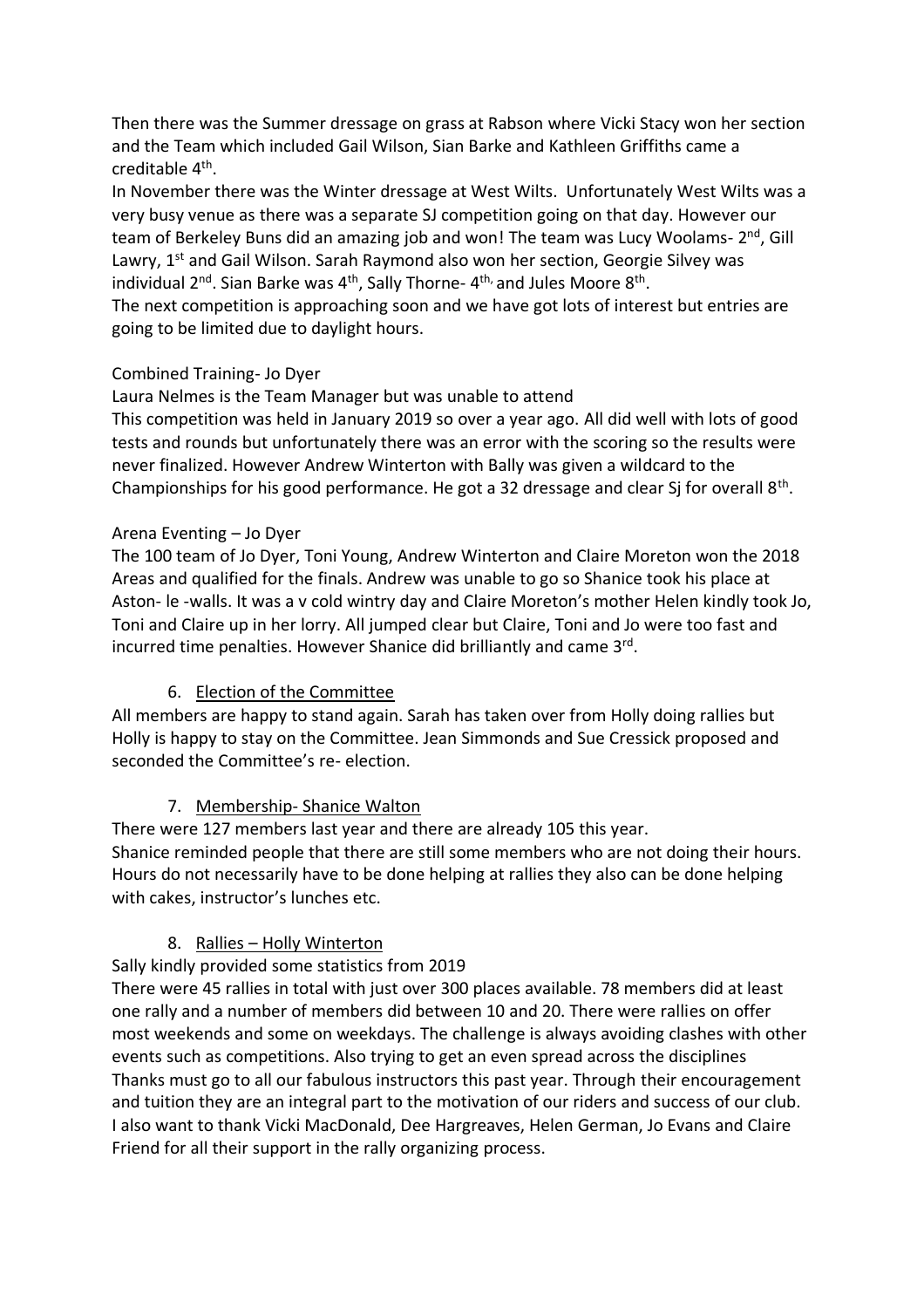Finally after 2 years of planning the rallies I am grateful to Sarah Raymond for taking over the reins for 2020. Please be kind it is a challenge and takes a lot of planning to line up dates, venues and instructors. Good luck and Happy Riding

### 9. Events

### Camps- Shanice

We ran 2 camps last year and they were both very successful so we will be repeating it in 2020. Pontispool in March is now full but if anyone wants to go on the waiting list a place may well come up. We will be having the same format as Stockland Lovell last year and rather than having fixed lessons people can choose what they want to do- just flat, hacking etc.

Stockland Lovell is booked for the 1<sup>st</sup>-4<sup>th</sup> October, details will follow after Pontispool.

#### Dressdown Dressage - Lucy

These competitions are still very successful. Two dates at Burrows have been booked for this year- 5<sup>th</sup> May and 13<sup>th</sup> September. We may run a Christmas one too.

#### Dressdown Combined Training – Lucy

We may run it again. It was good fun and made a small profit but was hard work.

#### Flat Camps – Justine

Were very successful last year despite terrible weather. No dates have been set yet for this year but they will be at Burrows. Fridays work best for Burrows Court and members present seemed happy for a Friday. April is a possibility.

#### 10. Awards

**Club All-rounder** - I'm not really sure what to say about this combination apart from wow, they excel at all disciplines and are always willing to step in for teams or even sit out if others want to have a go, this is a pleasure to award to - **Sarah Raymond** - Well Done **The Southfield Dressage Glass** – This is presented to a combination who not necessarily win everything, but go out and have fun and represent the club to the highest standard. This lady is just fabulous and kind in so many ways and has excelled at the into rallies, which everyone loves. So a massive congratulations to **Gill Lawry** .

**The Anne Stevenson Memorial Trophy** – She has been a loyal member of the club for many years, has been a Rally Organiser. She used to compete for the club with her own horse Tav and has now started competing for the club with Julie Haywards lovely horse Bud. She's always prepared to help and has been to masses of camps - **Dee Hargreaves** - Well done **The Ann Brown Training Bursary** is an amount of money kindly donated by Ann for training and is much appreciated by BDRC. Thank you - Ann - this is going to a lady who I have watched grow in confidence over the last year with her new horse and it is a pleasure to watch. Congratulations **Claire Friend**– well done!!

**Best Veteran** – this award Started with Sue who wanted to encourage members to basically keep going no matter the age and to keep the older horses in work. We have a few members shortlisted for this award but we have decided with a grand combined age of over 70 years it goes to **Karen Macdonald** a massive congratulations.

Members Member (chosen by you the members) – **Kathleen Griffiths**